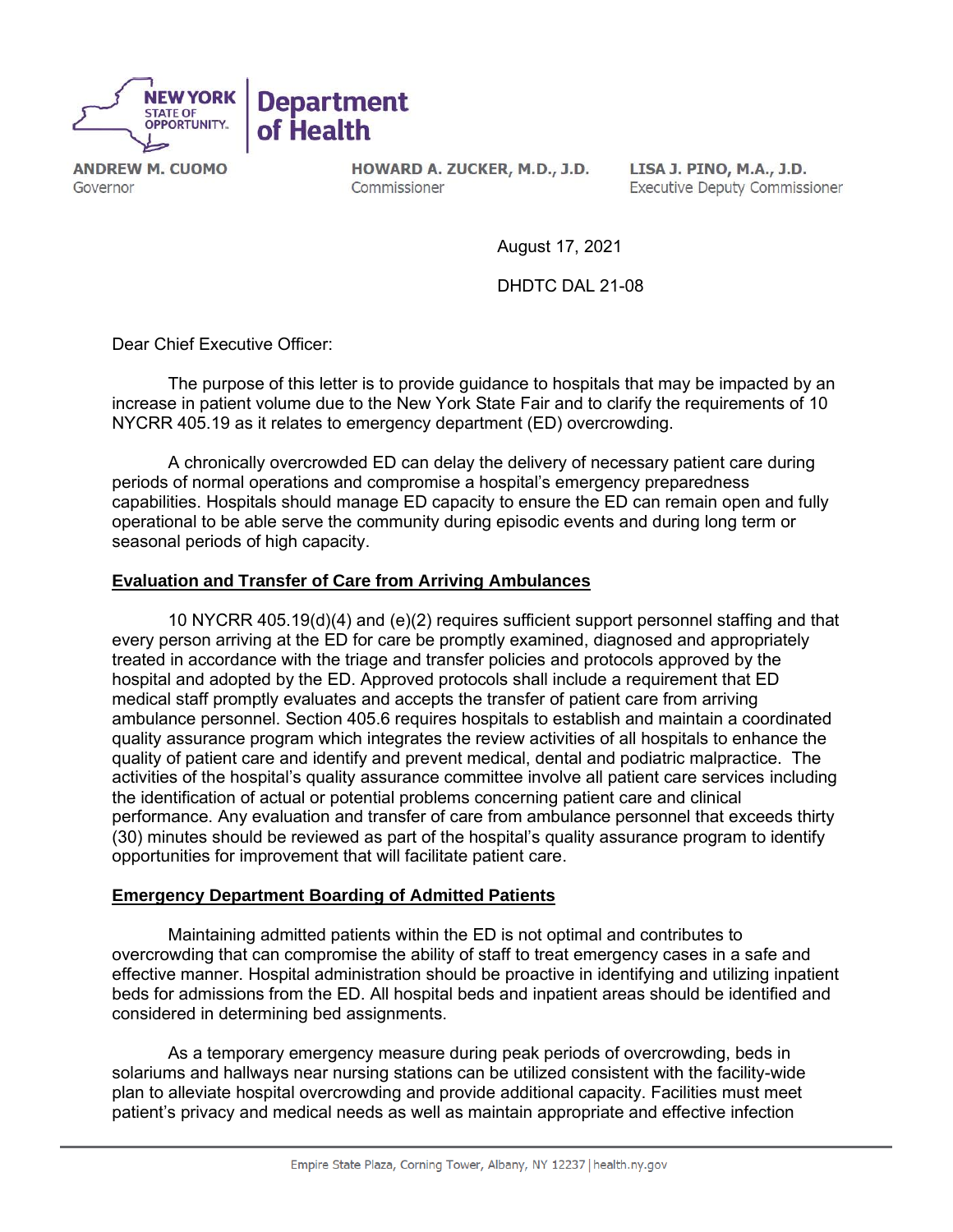prevention and control when evaluating proposed areas for temporary patient housing.

In the event that the number of patients needing evaluation or treatment in an ED is equal to or exceeds the ED's treatment space capacity, admitted patients should be promptly transported to inpatient beds or, if inpatient beds are not available, to temporary space as described above. Additional staffing must be made available to care for these patients if the capacity to treat additional patients in those areas has been exceeded (10 NYCRR 405.19).

### **Discharge and Transfer of Patients**

In accordance with 10 NYCRR 405.19(c)(7), hospitals must ensure adequate discharge planning. Hospitals should implement procedures to ensure that patient discharges occur early during the day to provide the required support to newly admitted surgical and ED patients. During times of significant patient surges, the hospital should implement steps to ensure discharge activities continue throughout the day including evenings, weekends, and holidays. The Department of Health strongly encourages hospitals that, as a condition of safe discharge pursuant to existing regulatory obligations under 10 NYCRR 405.9(h)(1), they test patients for COVID-19 prior to discharge to any congregate care setting, including but not limited to nursing homes and adult care facilities and sharing such results with the accepting facility. This will allow the accepting facility to implement its infection control policies and procedures as appropriate. Discharge policies and procedures should incorporate such testing requirements, and discharge planning should include sharing of test results with the accepting facility prior to discharge. All facilities should also continue to adhere to all relevant DOH and Centers for Disease Control and Prevention (CDC) guidance, including ["Discontinuation of Transmission-](https://www.cdc.gov/coronavirus/2019-ncov/hcp/disposition-hospitalized-patients.html)[Based Precautions and Disposition of Patients with SARS-CoV-2 Infection in Healthcare](https://www.cdc.gov/coronavirus/2019-ncov/hcp/disposition-hospitalized-patients.html)  [Settings,](https://www.cdc.gov/coronavirus/2019-ncov/hcp/disposition-hospitalized-patients.html)" updated June 2, 2021. Under no circumstance, should a patient be discharged to a congregate setting when such setting does not have sufficient isolation and cohorting opportunities to prevent COVID spreading to the residents of the congregate setting.

As part of the emergency services quality assurance activities required by 10 NYCRR 405.19(f)(7), hospitals should review the appropriateness of scheduled elective procedures to determine whether changes in scheduling would free up inpatient beds or allow for staff reassignments during periods of peak capacity or ED use. Hospitals should consider postponing elective admissions/surgeries until inpatient beds have been assigned to the ED patients waiting for beds.

The medical staff is responsible for developing and implementing written policies and procedures approved by the governing body that include a written agreement with one or more local emergency medical services (EMS) to accommodate the need for timely inter-facility transport on a 24-hours a day, 7 days a week, 365 days a year basis (10 NYCRR 405.19(b)(1)(i)).

Also, the Department reminds hospitals that in addition to the items noted above in this section, all hospitals must adhere to all other requirements under law, regulation and guidance, to effectuate a safe discharge for all patients.

### **Diversion of Emergency Department or Specialty Services**

While diversion may be a process that can be used to improve and offset capacity issues during times when an increasing number of patients are presenting to the hospital, it is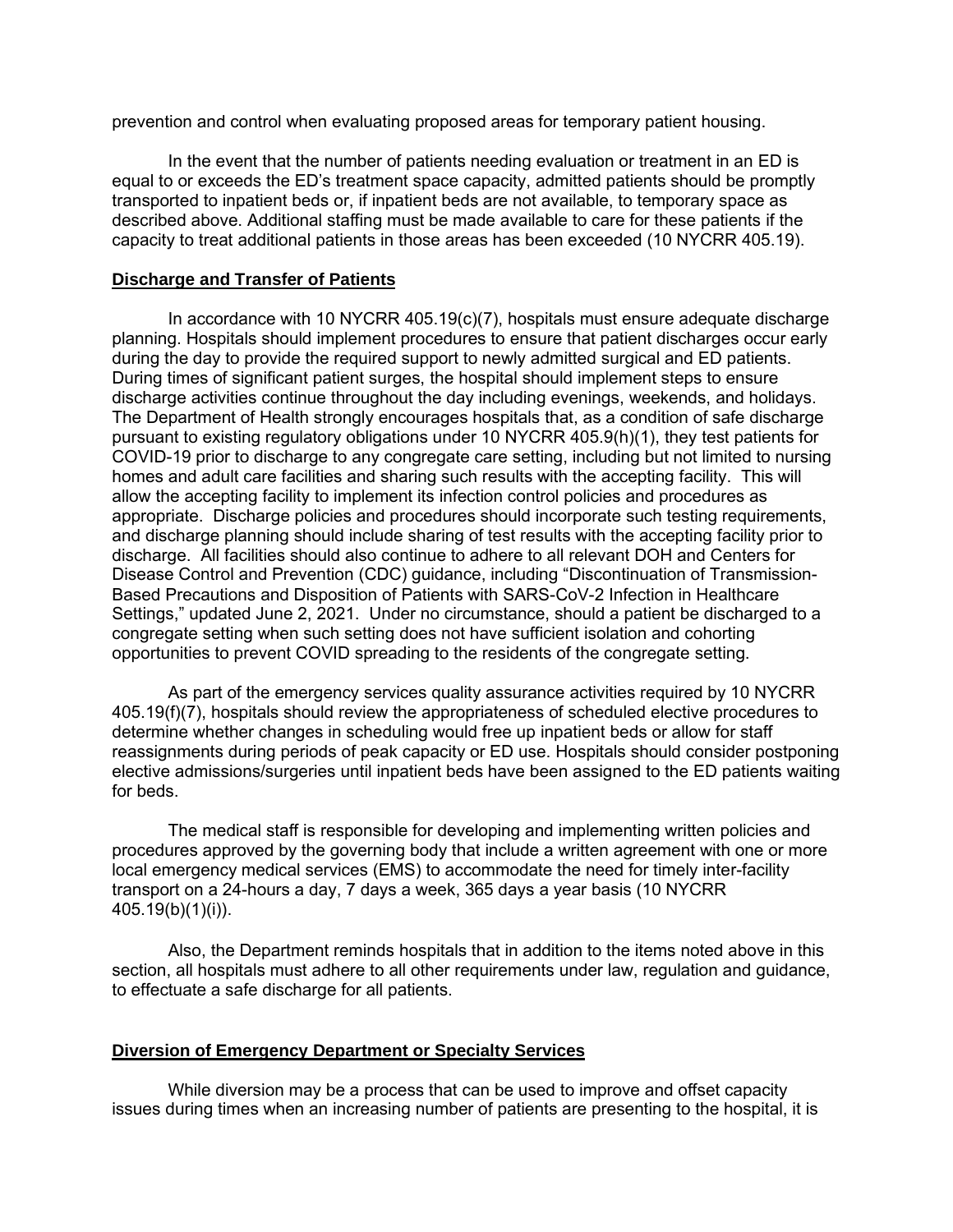important to be reminded that diversion can also have a significant negative effect on other hospitals and ambulance resources and can lead to the potential of negative patient outcomes.

10 NYCRR 405.19(e)(4) permits hospitals to request diversion of patients with life threatening conditions to other hospitals when acceptance of additional patients would endanger the life of that patient or another patient. A request to divert to another facility may be honored by EMS providers. If the patient's condition is unstable including but not limited to obstetric patients with imminent delivery or in extremis patients with any uncontrollable problem such as an unmanageable airway, uncontrolled hemorrhage, unstable cardiopulmonary condition, or full arrest and the hospital requesting diversion is the closest appropriate hospital, EMS personnel may transport to the hospital to ensure that the patient receives appropriate medical care. EMS should notify the hospital of the patient's condition and when to expect the patient's arrival.

Hospitals may remain on diversion status for no more than four (4) consecutive hours per occurrence. If the hospital does not initiate a subsequent diversion request, the diversion shall automatically expire at the conclusion of this 4-hour diversion period.

The Department may perform unannounced site visits to hospitals to ensure compliance with these requirements (Public Health Law (PHL) § 2803(1)).

Pursuant to PHL § 2803(1) and 10 NYCRR 405.19, hospitals requesting diversion are required to:

- 1. Contact the New York State Surge and Flex Operations Center by phone at (917) 909- 2676 to request that the hospital be placed on diversion status. The individual, designated by the hospital to make the request, must be prepared to provide the following information:
	- The number of staffed acute care beds available at the time that the hospital is requesting diversion.
	- Whether an internal disaster such as a power failure, fire, equipment failure or other issue occurred that has direct impact on the number of patients who can be cared for at the hospital.
	- Information related to staffing and if the hospital has made substantial efforts to identify additional staffing.
	- Whether the hospital has contacted other hospitals within the region to identify and work on opportunities for load balancing of patients and the response obtained from these hospitals.
	- Whether the hospital is working with its medical staff to discharge patients who no longer require acute care services; and
	- Whether elective surgeries have been postponed or cancelled.
- 2. Provide an attestation, signed by the Chief Executive Officer or designee, appointed in writing, within sixty (60) minutes of the verbal request to the New York State Surge and